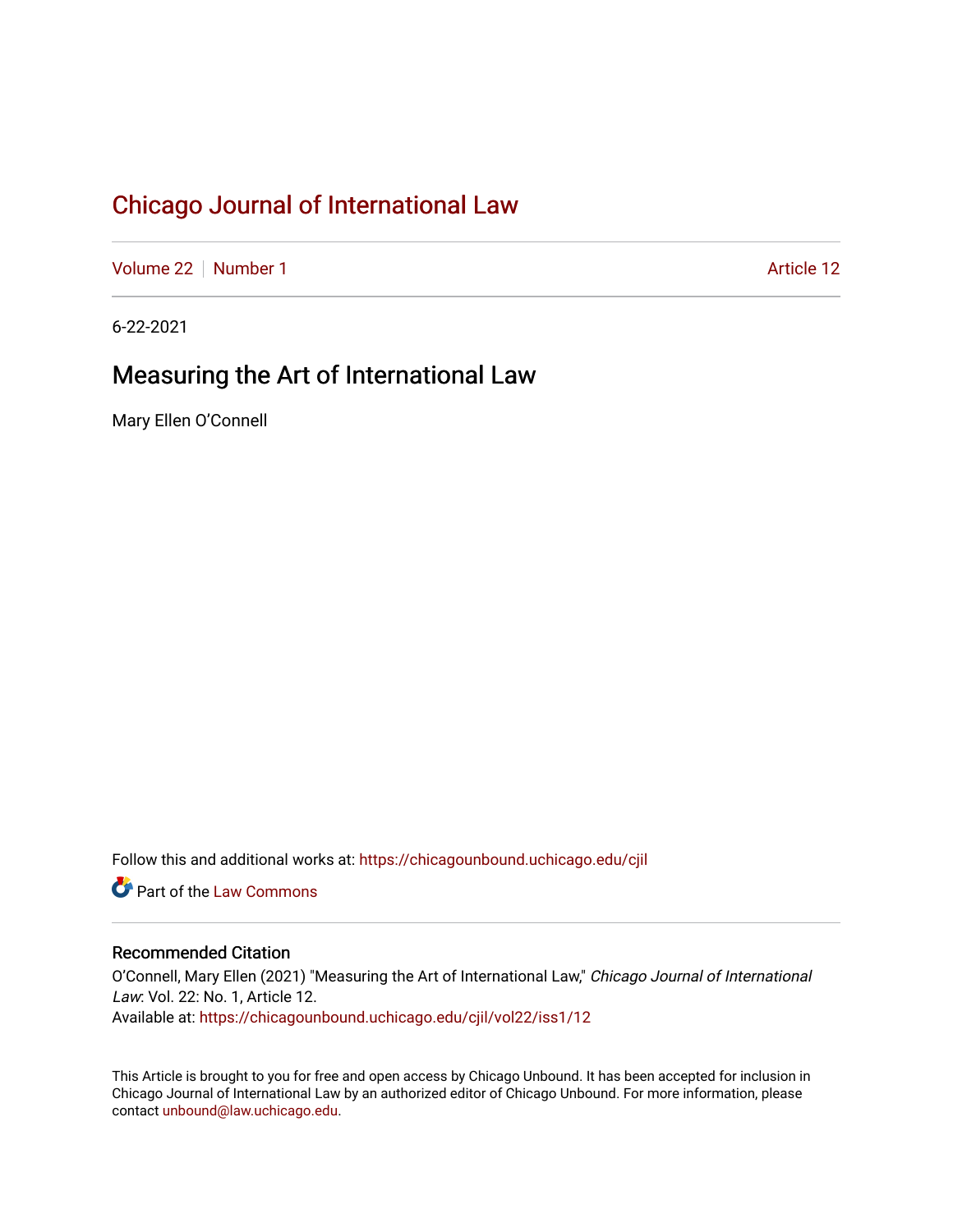# Measuring the Art of International Law Mary Ellen O'Connell

## **Abstract**

*Social science methodology is a useful adjunct to law, but it cannot replace the humanist ideas that constitute law. Scholars developed social science at the end of the nineteenth century and were soon using it to measure and assess material facts associated with far older intellectual disciplines like law. They have been able to confirm facts about such issues as the origins and impact of law. These studies rely, however, on a humanist definition of the object of the study. Humanist methods reveal that law is the result of transcendent concepts developed through natural law method. By the early twenty-first century, due to interest in social science and other factors, knowledge of humanism, especially around natural law, began to fade. This development has implications for the social science method, which relies on accurate characterization of law. More significantly, without knowledge of humanism, the reasons to respect and comply with law are fading. It is in the interest of social scientists and society in general to revive the humanism on which international law and all law depend. Law is simply more art than science.*

Robert and Marion Short Professor of Law and Research Professor of International Dispute Resolution—Kroc Institute for International Peace Studies, University of Notre Dame.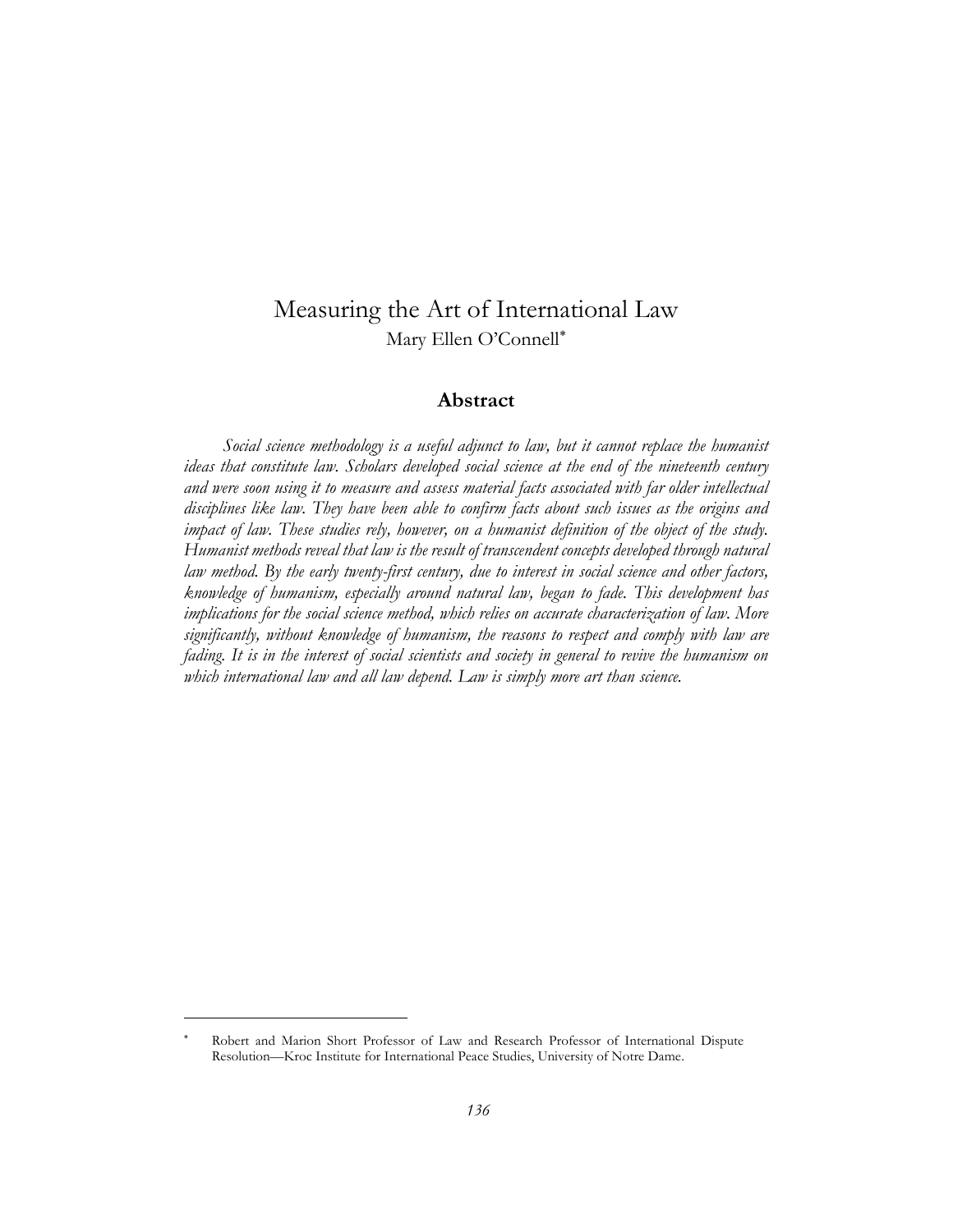# Table of Contents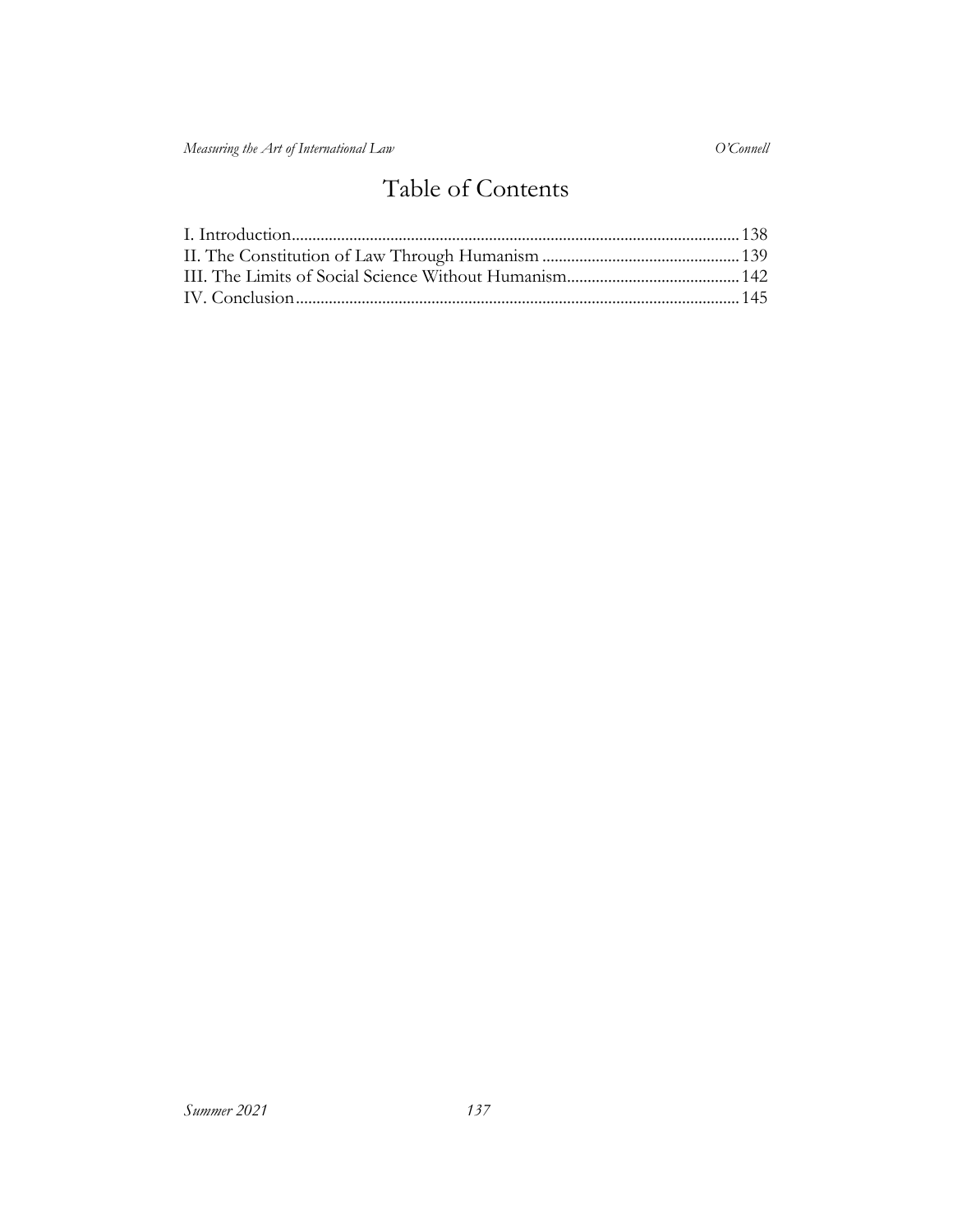#### <span id="page-3-1"></span>I. INTRODUCTION

<span id="page-3-0"></span>The social science method offers an important tool in advancing the power and purpose of international law. The argument in favor of social science presented by Abebe, Chilton, and Ginsburg in their Lead Essay is confirmed here, but their points are also placed in a broader context.<sup>1</sup> While social science can play a useful role, that role is ultimately limited and non-essential. The social science method can provide information about the impact of law on human behavior as well as facts about the origins of law.<sup>2</sup> Social science does not explain what law is or what law should exist as a normative matter. The answers to these questions require humanistic and even transcendent approaches. Law is an ideational construct. It is the result of the human reasoning process. It does not exist in the natural, material world open to scientific study.<sup>3</sup> Ideas impact behavior, and behavior can be investigated using the qualitative and quantitative methods of social science. Ideas themselves are formed and changed through non-material processes. The social science approach cannot measure these aspects of law, which are more artistic and humanistic than materialistic or scientific.

This Essay begins by defining law and its humanistic character. It then discusses the problem of declining knowledge of humanism in legal analysis, particularly regarding natural law theory. This decline has left the understanding of law impoverished and correlates with the evident decline in respect for international law and law in general. <sup>4</sup> The Essay then turns to the social science method, confirming its usefulness but adding the important caveat that the approach is only as reliable as the assumptions and data used to reach its conclusions. If the characterization of law is inaccurate, the social scientific results will be flawed. The social science approach depends on the humanistic understanding of law. Humanism does not depend on social science.

<sup>1</sup> *See* Daniel Abebe, Adam Chilton & Tom Ginsburg, *The Social Science Approach to International Law*, 22 CHI. J. INT'L L. 1 (2021).

<sup>2</sup> Abebe, Chilton, and Ginsburg focus on the second of these social science contributions. *See id*. at 4 n.11–12 and accompanying text.

See id. at 3 n.4–8 and accompanying text.

<sup>4</sup> Considerable evidence exists of declining respect for law. *See, e.g*., Christopher Ingraham, *GOP Leaders' Embrace of Trump's Refusal to Concede Fits Pattern of Rising Authoritarianism, Data Shows*, WASH. POST (Nov. 12, 2020), https://perma.cc/LHY2-2HXY.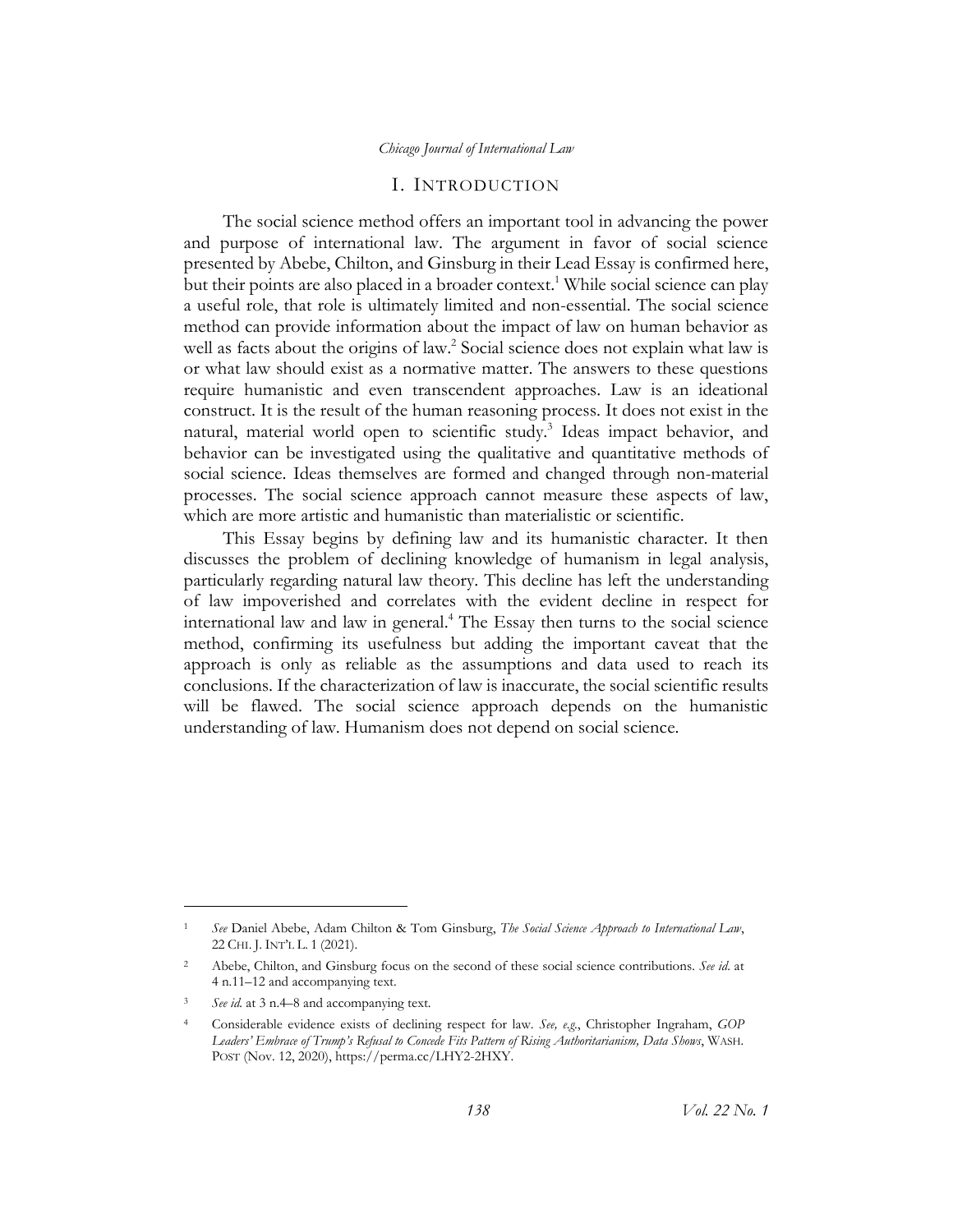#### <span id="page-4-1"></span>II. THE CONSTITUTION OF LAW THROUGH HUMANISM

<span id="page-4-2"></span><span id="page-4-0"></span>Law is "the concrete expression of transcendent norms."<sup>5</sup> Law is not science.<sup>6</sup> Law is not even social science.<sup>7</sup> It is a feature of social life and thus open to study by social scientists, but law per se is best categorized with the human pursuits associated with the humanities—art, music, literature, religion, theology, and philosophy. These are all areas of intellectual endeavor invented by people. So is law. The discernment of transcendent norms occurs through the human reasoning process incorporating non-material sources of knowledge. Social scientists and humanists alike tell us that law is a "social phenomenon," a "complex, intricate aspect of human culture" but, like religion, is also a "normative social practice" for guiding human behavior, giving rise "to reasons for action."<sup>8</sup> Law is one of the "normative domains," a field of intellectual endeavor that depends for its intelligibility on other normative domains.<sup>9</sup>

Social science, by contrast, is "any branch of academic study or science that deals with human behavior in its social and cultural aspects. Usually included within the social sciences are cultural (or social) anthropology, sociology, psychology, political science, and economics." <sup>10</sup> Abebe, Chilton, and Ginsburg focus on a narrower understanding of social science because of their interest in particular methods of data analysis.<sup>11</sup> They recognize that social science methods vary but argue that they have certain features in common, including "defining

<sup>5</sup> Charles J. Reid, Jr., *Foreword* to JOHN MAXCY ZANE, THE STORY OF LAW, at 5 (Charles J. Reid, Jr. ed., Liberty Fund 1998) (1927); *see also* Andrei Marmor & Alexander Sarch, *The Nature of Law*, *in* STAN. ENCYCLOPEDIA OF PHIL. (Edward N. Zalta ed., 2019), https://perma.cc/4UNG-HR45.

<sup>6</sup> Modern science emerged in the eighteenth century and as it did, some legal scholars attempted to characterize law among the subjects of scientific study. They did so by dismissing non-material aspects of law. For an account of this attempt*,* see generally HAROLD J. BERMAN, LAW AND REVOLUTION: THE FORMATION OF THE WESTERN LEGAL TRADITION (1983). By the early twentieth century, some scholars believed the effort had succeeded. William Rainey Harper, the founding dean who opened the University of Chicago Law School in 1902, held that "education in law 'implies a scientific knowledge of law and of legal and juristic methods.'" *History of the Law School*, U. CHI. L. SCH., https://perma.cc/4VPV-Q4K5. In international law, as Abebe, Chilton, and Ginsburg point out, Lassa Oppenheim was an adamant proponent of international law as science. See generally L. Oppenheim, *The Science of International Law: Its Task and Method*, 2 AM. J. INT'L L. 313 (1908), cited in the Lead Essay. But Oppenheim was already behind the times as legal scholars were abandoning the "hard" sciences for the new "social" sciences by the early twentieth century. *See*  MARY ELLEN O'CONNELL, THE ART OF LAW IN THE INTERNATIONAL COMMUNITY 20–33 (2019).

<sup>7</sup> Abebe, Chilton, and Ginsburg title Part III of their Lead Essay, "International Law as Social Science." Abebe et al., *supra* not[e 1,](#page-3-1) at 15. *But see infra* notes 7–15 and accompanying text.

<sup>8</sup> Marmor & Sarch, *supra* note [5.](#page-4-1)

<sup>9</sup> *Id.*

<sup>10</sup> *Social Science*, ENCYCLOPEDIA BRITANNICA, https://perma.cc/5527-ZLWE.

<sup>11</sup> Carl Landauer, Remarks at the 2021 *CJIL* Symposium (Feb. 26, 2021) (discussing the narrowness of Abebe, Chilton, and Ginsburg's definition of social science) (recording available on the University of Chicago Law School website).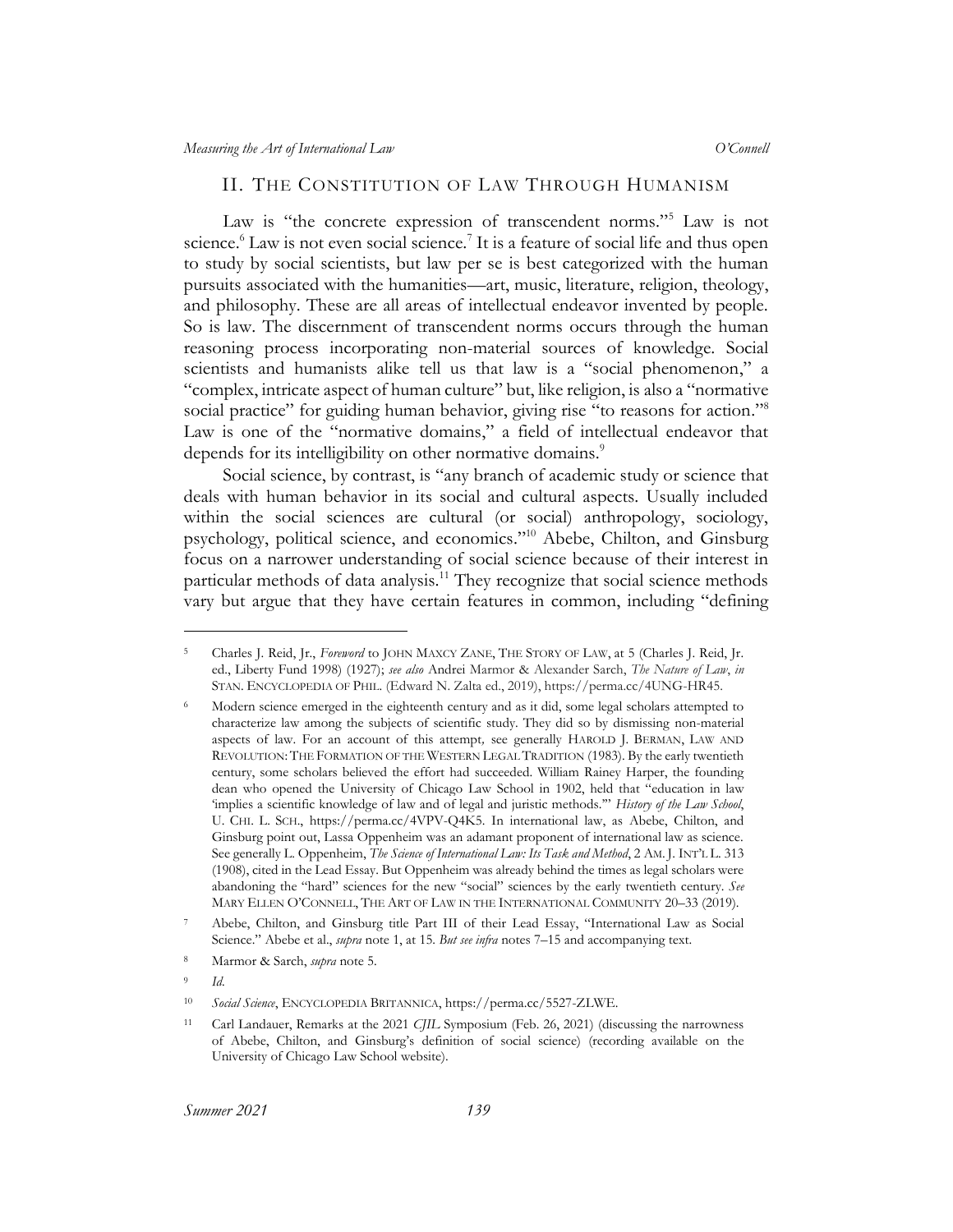research questions, developing hypotheses, using data to test those hypotheses,  $etc.$ <sup>"12</sup>

<span id="page-5-0"></span>Humanistic approaches focus on ideas and non-material sources of knowledge, not data. The social science approach is newer, dating from the early twentieth century. Ancient fields like history and law that long pre-date social science began adding social science methodology to existing humanist approaches in the late nineteenth and early twentieth centuries.<sup>13</sup> Legal historians using social science methods were joined by sociologists and anthropologists in investigating the origins of law in this same period. The early twentieth century scholar of law and sociology, Roscoe Pound, identified law's origins in humanity's search for harmonious social order. He found that law offered "a body of rules by which controversies [are] adjusted peaceably."<sup>14</sup> John Maxcy Zane, a late member of the first generation of legal historians to adopt social science,<sup>15</sup> found evidence of law's origins with "primordial men" and their "social instinct . . . that every member of the community must not be guilty of conduct ... that ... would endanger the social existence."<sup>16</sup> Zane found violence perpetrated by individual against individual or tribe against tribe as the primary danger to society.<sup>17</sup> It is a danger that law is uniquely suited to counter.

With the development of kinship groups and families, the hierarchical authority commanded by fathers, and later, by priests, allowed them to impose order. From there, Henry Sumner Maine famously saw a development in the law from status to contract—in other words, from hierarchy to equality.<sup>18</sup> Like Maine, Zane wrote of the early adoption of the general legal principle of equality as the

*Id*. at 44.

<sup>12</sup> Abebe et al., *supra* note [1,](#page-3-1) at 7. The methods listed are "the use of large-N observational data, text analysis, survey experiments, field experiments, and qualitative field research." *Id.* (footnotes omitted).

<sup>13</sup> *See* David Landes & Charles Tilly, *History as Social Science*, SSRC (1971), https://perma.cc/2AM8- 37FD.

<sup>14</sup> Roscoe Pound, *The End of Law as Developed in Legal Rules and Doctrines*, 27 HARV. L. REV. 195, 199 (1914).

<sup>15</sup> Reid, *supra* note [5.](#page-4-1)

<sup>16</sup> ZANE, *supra* note [5,](#page-4-1) at 27–30.

<sup>17</sup> *See id*. Zane found the earliest "raw material" of law as

fundamental physical factors, the raw human animal, the social community, the deep-seated, ingrained social instincts, the gradually expanding factors of civilization, the matriarchal family, the fixed domestic relations, the patriarchal family, the invention of a weapon, the expanding social type of mind, the development of the fighting instinct, the deep-seated acquisitive instinct for gathering and holding property, all modified by the slowly developing moral ideas of right and justice . . . .

<sup>18</sup> HENRY SUMNER MAINE, ANCIENT LAW: ITS CONNECTION WITH THE EARLY HISTORY OF SOCIETY AND ITS RELATION TO MODERN IDEAS (Beacon Press 1963) (1861).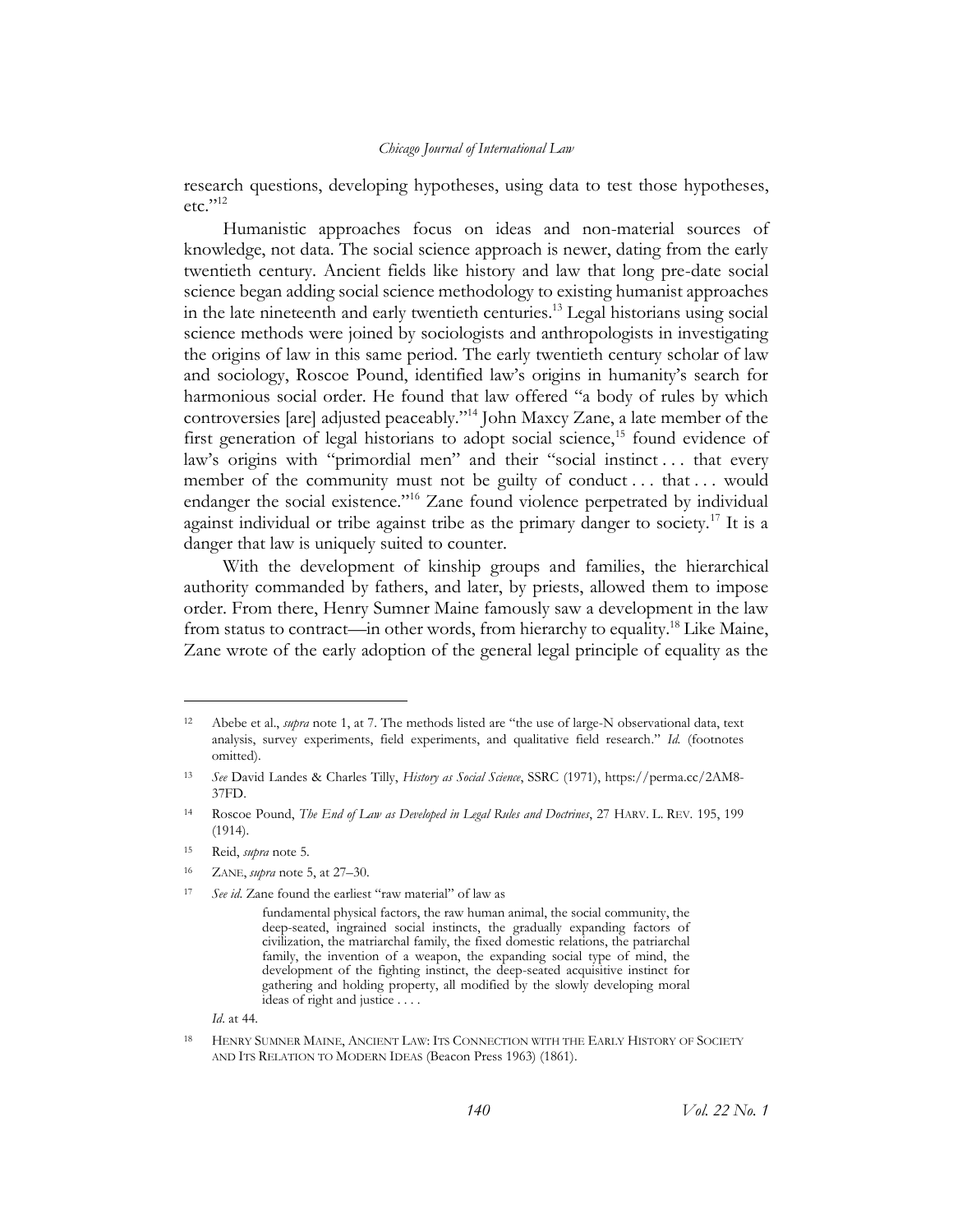very basis of social justice.<sup>19</sup> This type of social science research continues. Anthropologist of law Fernanda Pirie, for example, has shown in her scholarship that law is not dependent on the existence of government.<sup>20</sup> It is dependent on the existence of a society or community and the natural inclination for peace. Pirie concludes on the basis of factual evidence that international law is undoubtedly  $law.<sup>21</sup>$ 

<span id="page-6-0"></span>Anthropologists and other social scientists have plainly contributed to legal knowledge. Their starting place is the concept of law created through the humanist idea of natural law. Natural law theory reveals that law's transcendent norms take concrete expression most often in the form of positive law, formed by consent confirmable with material evidence.<sup>22</sup> The rest of law does not rely on material evidence. It involves the legal theorist, judge, or law-maker observing the natural world, using their reasoning capacity while remaining open to inspiration about the conclusions to draw in the reasoning process.<sup>23</sup> It is well known that Hugo Grotius, considered the father of modern international law, was a natural law scholar in the Scholastic tradition of Thomas Aquinas.<sup>24</sup> Aquinas, Grotius, and other Scholastics looked for inspiration in reasoning about the natural world from scripture, divine revelation, and the beauty of the natural world.<sup>25</sup> Using theology, they identified legal norms. With the suppression of theology in public intellectual discourse in the West by the early twentieth century, knowledge of natural law ideas that constitute law began to fade.<sup>26</sup>

Law is dependent on these ideas, and they continue in the form of tradition.<sup>27</sup> The crisis of law and democracy of the 2020s is traceable, however, to the fading tradition of respect for the rule of law originally built on humanistic thought. Education in these ideas of the selflessness of natural law is increasingly replaced by the economic concept of self-interest. Law is based on the principle of equality, which requires altruism and trust. These are humanist, not economic, principles

<sup>19</sup> *See id.* at 39.

<sup>20</sup> *See generally* FERNANDA PIRIE, THE ANTHROPOLOGY OF LAW (2013).

<sup>21</sup> *See id.* at 206–15.

<sup>22</sup> *See* Mary Ellen O'Connell & Caleb Day, *Sources and the Legality and Validity of International Law: Natural Law as Source of Extra-Positive Norms*, *in* THE OXFORD HANDBOOK ON THE SOURCES OF INTERNATIONAL LAW 562, 578 (Samantha Besson & Jean d'Aspremont eds., 2017).

<sup>23</sup> *See id.* at 566–68.

<sup>24</sup> *See* STEPHEN NEFF,JUSTICE AMONG NATIONS:AHISTORY OF INTERNATIONAL LAW 146–66 (2014).

<sup>25</sup> *See* THOMAS AQUINAS, SUMMA THEOLOGICA, pts. I–II, questions 90–108 (Fathers of the Eng. Dominican Province, trans., Complete Eng. ed. 1948) (1485). On Hugo Grotius's view of natural law, see Jon Miller, *Hugo Grotius*, *in* STAN. ENCYCLOPEDIA OF PHIL., *supra* note [5,](#page-4-1) pt. 3, https://perma.cc/7VDA-AD6A. *See also* Marmor & Sarch, *supra* note [5.](#page-4-1)

<sup>26</sup> O'CONNELL, *supra* note [6,](#page-4-2) at 4–6, 20–23.

<sup>27</sup> *See* TOM R. TYLER, WHY PEOPLE OBEY LAW 177–78 (revised ed. 2006); *see also* Mark Greenberg, *The Moral Impact Theory of Law*, 123 YALE L. J. 1288, 1288 (2014).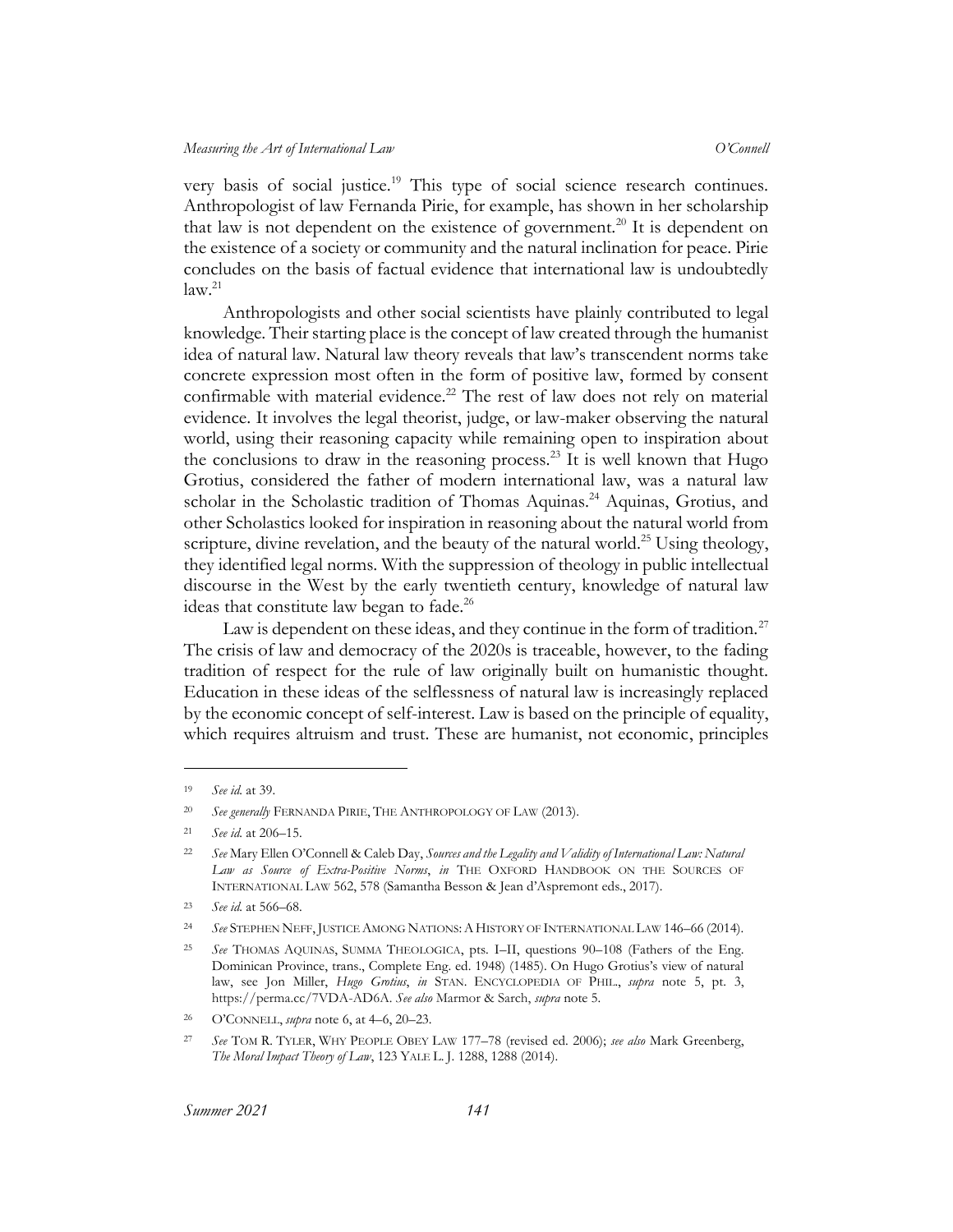for which the humanities are needed. In place of contested theologies, secular fields of philosophy and other arts disciplines are available to update the insights of past centuries to explain the law and its transcendent norms.<sup>28</sup>

### <span id="page-7-0"></span>III. THE LIMITS OF SOCIAL SCIENCE WITHOUT HUMANISM

The disappearance of humanist ideas of law in legal scholarship is significant for legal education because these ideas explain what is needed for the rule of law to succeed. Humanist ideas are also significant for the social science approach to law. This Section provides a brief illustration of how the quality of social scientific contributions depends on the social scientist's understanding of the object of their study. *The Internationalists* is a book written by law professors, in which they present social science data on the declining incidence of sovereign state acquisition of territory through the use of military force.<sup>29</sup> The authors claim that the decline is traceable to the 1928 Treaty on the Renunciation of War, also known as the Kellogg-Briand Pact.<sup>30</sup>

<span id="page-7-1"></span>The authors assert: "Before 1928, every state accepted . . . [that war] wasn't a departure from civilized politics; it *was* civilized politics." <sup>31</sup> They then hypothesize that the treaty "outlawing" war had a significant impact on behavior and set out to prove this by graphing territorial acquisition through military force around the date 1928. The authors take their facts as to territorial conquest from the Correlates of War (COW) dataset<sup>32</sup> and conclude their graph shows that "[c]onquest, once common, has nearly disappeared. Even more unexpected, the switch point is that now familiar year when the world came together to outlaw war, 1928."<sup>33</sup> In footnotes, the authors point to the need to "correct" errors in the dataset and to adapt data around the issue of what entities qualify, presumably under international law, as sovereign states. They also acknowledge that other social scientists conclude the "switch point" occurred in 1945, not 1928. Nearly all work on the decline of conquest "treats 1945 as the relevant break point in the twentieth century." <sup>34</sup> After the bold pronouncement at the outset of the chapter about 1928, the chapter ends more modestly: The Kellogg-Briand Pact "formed the background of rules and assumptions against which the rest of the new system

<sup>28</sup> O'CONNELL, *supra* not[e 6,](#page-4-2) at 26–33, 42–49.

<sup>29</sup> OONA A. HATHAWAY & SCOTT J. SHAPIRO, THE INTERNATIONALISTS: HOW A RADICAL PLAN TO OUTLAW WAR REMADE THE WORLD (2017).

<sup>30</sup> *See generally id*.

<sup>31</sup> *Id*. at xiv.

<sup>32</sup> *Id.* at 530 n.8.

<sup>33</sup> *Id.* at 313.

<sup>34</sup> *Id.* at 530 n.9.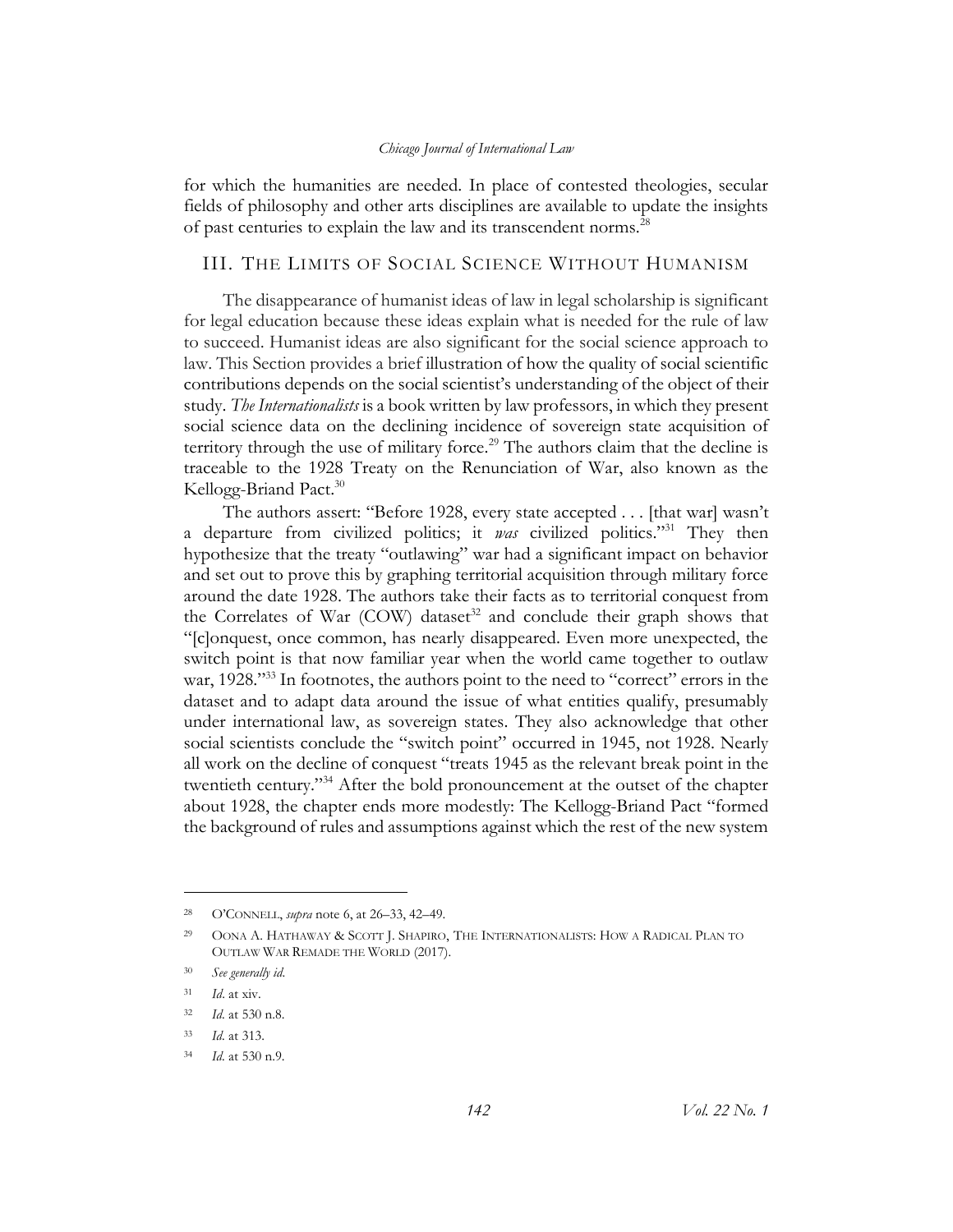[of 1945] operated."<sup>35</sup> This is undoubtedly true, but it is also true of the ancient peremptory norm prohibiting force, which pre-dates 1928 by centuries.

The new development in 1928 was not the outlawing of war. It was the policy, being developed at the League of Nations, of refusing to recognize legal title to territory taken using unlawful force. <sup>36</sup> *The Internationalists* describes how the United States, a non-member of the League, promoted the policy of nonrecognition as a way to enforce Kellogg-Briand.<sup>37</sup> The treaty itself does not require non-recognition. The 1945 United Nations Charter, the next important codified version of the prohibition on the use of force, does not do so either. The experience of World War II, however, and the rampant conquest by Japan, Germany, and Italy—after 1928—left the international community convinced of the need for a Security Council to enforce the prohibition. The Council continued the practice of calling for non-recognition, so that it crystallized as a corollary duty to the prohibition on force. U.N. members codified the corollary in the 1970 Declaration on Friendly Relations. The Declaration mandates that "[n]o territorial acquisition resulting from the threat or use of force shall be recognized as legal."<sup>38</sup> Non-recognition is also required respecting territory held in violation of the principle of self-determination.

The prohibition on force, in contrast to the duty of non-recognition, has been a principle of international law since the modern system emerged in 1648.<sup>39</sup> The peace treaties of Westphalia, which brought a formal end to Europe's Thirty Years' War, incorporated the Just War Doctrine's prohibition on force, along with an enforcement mechanism requiring all treaty signatories to join in military action against a transgressing party.<sup>40</sup> The Doctrine holds that war is prohibited except for a few just causes and, even then, only when it is necessary and can be waged

<sup>35</sup> *Id.* at 335.

<sup>36</sup> *See* Anna Spain Bradley, Book Review, *The Internationalists: How A Radical Plan to Outlaw War Remade the World*, 112 AM. J. INT'L L 330 (2018) (citing GARY GOERTZ, PAUL F. DIEHL & ALEXANDRU BALAS, THE PUZZLE OF PEACE: THE EVOLUTION OF PEACE IN THE INTERNATIONAL SYSTEM 108, 109 (2016)).

<sup>37</sup> *See* HATHAWAY & SHAPIRO, *supra* note [29,](#page-7-1) at 173–74.

<sup>38</sup> G.A. Res. 2625 (XXV), annex, Declaration on Principles of International Law Concerning Friendly Relations and Co-operation Among States in Accordance with the Charter of the United Nations (Oct. 24, 1970).

<sup>39</sup> *See generally* Mary Ellen O'Connell, *Peace and War*, *in* The HANDBOOK OF THE HISTORY OF INTERNATIONAL LAW 272 (B. Fassbender & A. Peters eds., 2012). For additional evidence that the prohibition on the use of force was certainly in existence in the nineteenth century, see Agatha Verdebout, *The Contemporary Discourse on the Use of Force in the Nineteenth Century: A Diachronic and Critical Analysis*, 1 J. ON USE FORCE & INT'L L. 223 (2014).

<sup>40</sup> Leo Gross, *The Peace of Westphalia, 1648–1948*, *in* 1 ESSAYS ON INTERNATIONAL LAW AND ORGANIZATION 3, 7 (1984) (citing 2 DAVID JAYNE HILL, A HISTORY OF DIPLOMACY IN THE INTERNATIONAL DEVELOPMENT OF EUROPE 602 (1925)).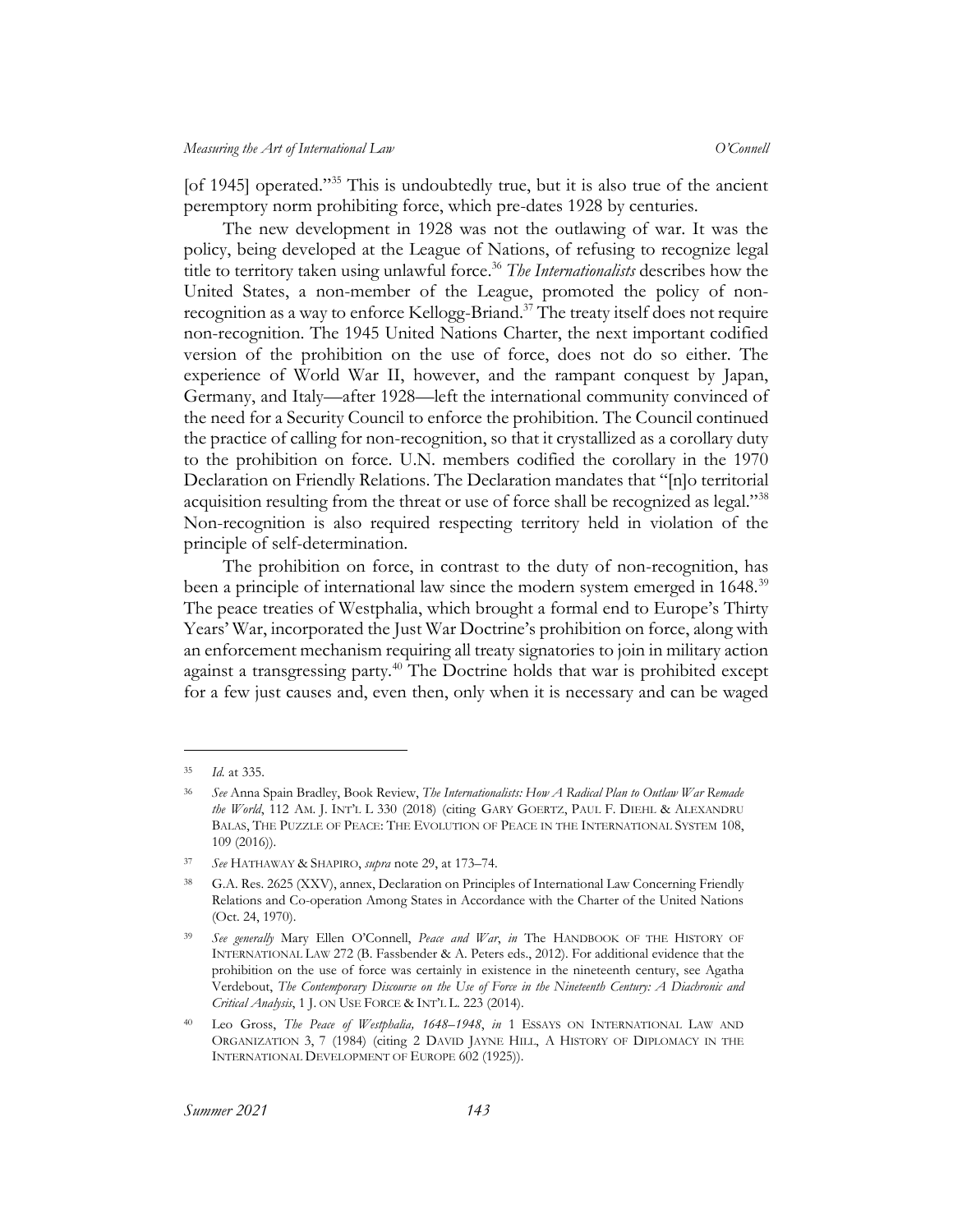proportionately to the injury received.<sup>41</sup> The only theory of law in existence in 1648 to explain the prohibition on war or any other aspect of international law was natural law. Natural law theory recognizes that most legal rules and principles fall within the category of positive law, which requires express or implicit consent and includes two of the three primary sources of international law, treaties, and customary international law.<sup>42</sup> Legal principles and norms not based on consent are discerned through natural law methodology. These include most of the general principles of law, such as equality, fairness, good faith, necessity, and proportionality, as well as the peremptory norms or *jus cogens*, including, the prohibitions on the use of force, torture, slavery, apartheid, genocide, and widespread extra-judicial killing.<sup>43</sup>

*The Internationalists* leaves out the natural law and peremptory status of the prohibition on force. The book includes a lengthy treatment of Grotius, who used natural law methodology, but emphasizes his paid work, never completed, as a young jurist on behalf of the Dutch East India Company over his seminal published work as a mature scholar, *The Law of War and Peace*. <sup>44</sup> In *The Law of War and Peace*, Grotius makes clear that war is prohibited under the Just War Doctrine. It is not only unlawful; it is immoral.<sup>45</sup> As such, war is prohibited as *jus cogens*. Grotius was not only a jurist and diplomat, he was also a Christian theologian. He drew upon and valued the insights of other faith traditions in addition to his own. Like Aquinas before him, Grotius accepted that norms found in multiple cultures are more reliable principles of natural law discernment than those found only in one or two. The prohibition on war is such a norm. Omitting the humanist aspects of Grotian thought, *The Internationalists* depicts Grotius as a materialist proponent of "might is right." <sup>46</sup> The authors prove this by pointing to evidence that Grotius failed to demand the return of conquered territory or property as the necessary remedy for unlawful war. Their position, however, conflates the prohibition on force with the legal consequences of violating the prohibition, such as the requirement of non-recognition.

Grotius clearly understood resorting to war to be prohibited under natural law. In an article published in 1946, Hersch Lauterpacht, who is extolled in *The Internationalists*, writes of Grotius as the quintessential proponent of right over

<sup>41</sup> Joachim von Elbe, *The Evolution of the Concept of the Just War in International Law*, 33 AM. J. INT'L L. 665, 669 (1939).

<sup>42</sup> O'Connell & Day, *supra* not[e 22.](#page-6-0)

<sup>43</sup> *Id.*

<sup>44</sup> *See generally* HUGO GROTIUS, THE LAW OF WAR AND PEACE (Francis W. Kelsey trans., James Brown Scott ed., Oxford U. Press 1925) (1625).

<sup>45</sup> *See id.* at 21–23.

<sup>46</sup> HATHAWAY & SHAPIRO, *supra* note [29,](#page-7-1) at 24–25.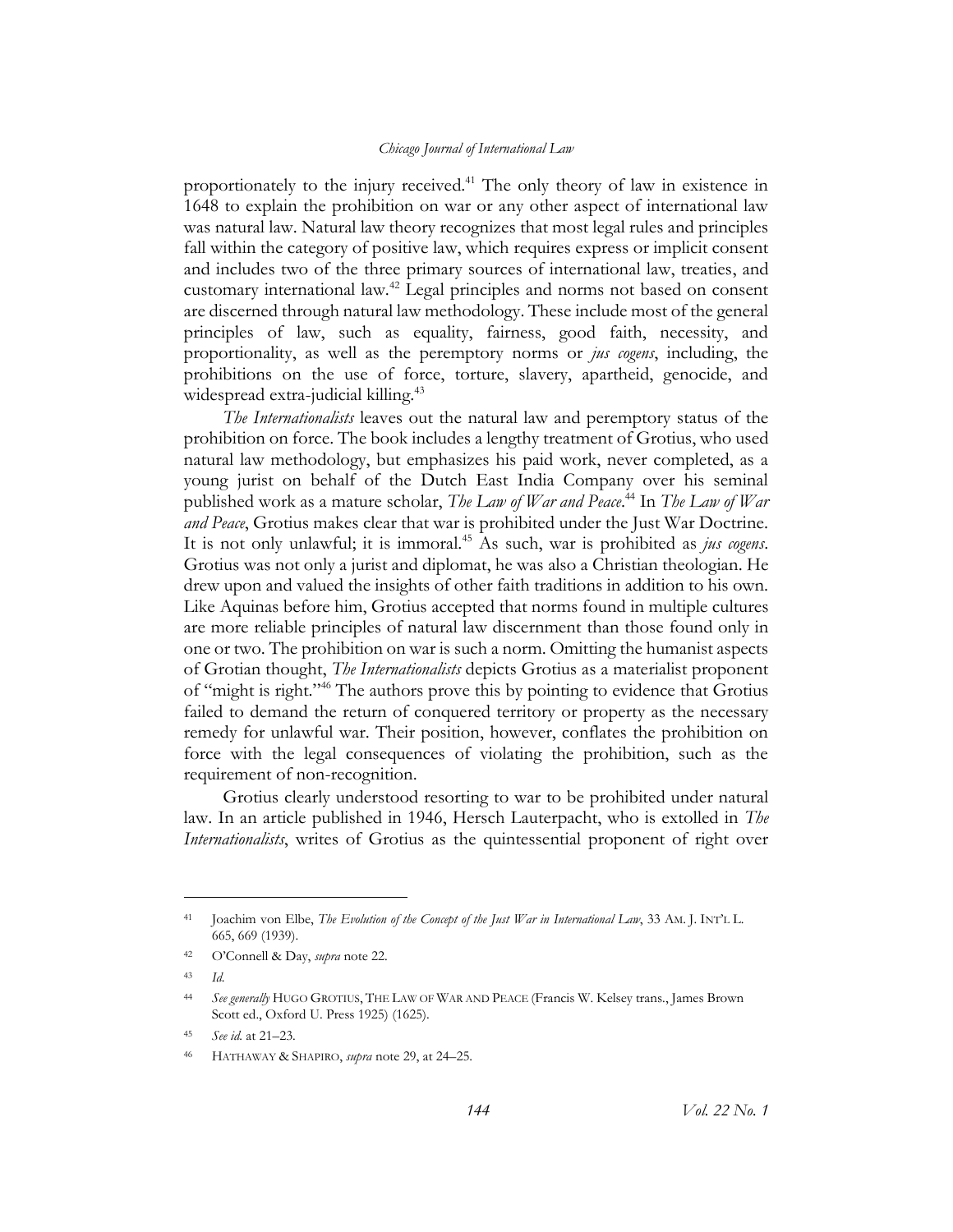might.<sup>47</sup> Lauterpacht also explains the importance of natural law to all law, but emphasizes that for international law, with its lack of governmental institutions, knowledge of natural law is critical. <sup>48</sup> Another hero in *The Internationalists* is the legal philosopher Hans Kelsen, who wrote that the Just War Doctrine of Aquinas and Grotius was codified in the Kellogg-Briand Pact.<sup>49</sup> As *jus cogens*, the prohibition on the use of force endures with or without the doctrine of non-recognition.

The American non-recognition policy that followed the adoption of Kellogg-Briand may or may not account for the decrease in territorial conquest found in the COW dataset. That study has not been undertaken. The study that was done assumes war was first outlawed by Kellogg-Briand. Humanist knowledge of the prohibition indicates otherwise and draws into question the study's results. Designing a social science study of law requires humanistic knowledge of law as a preliminary matter. This is true whether the phenomenon is the sanctity of a common law contract promise or the imperative duty to forego war. Law is constituted through ideas. It is oriented toward social peace for the common good. It balances the seeking of self-interest with the need for selflessness. Social science can provide factual information about the origins and impacts of these ideas but not law's constitution or its normative purpose.

What this observer says about the dual approaches of the arts and social sciences to understanding humanity's past also applies to humanity's law:

[S]tudents of history as social science will always need training in all aspects of the discipline. If anything, the growing sophistication of social scientific techniques makes it all the more important for practitioners of these techniques to know and appreciate the humanistic approach to historical knowledge. We cannot afford to gain a world of numbers and models, only to lose our historical souls in the process.<sup>50</sup>

#### IV. CONCLUSION

<span id="page-10-0"></span>Abebe, Chilton, and Ginsburg confirm in their Essay high levels of interest in social science approaches to law. While this bodes well for gaining information about law and society, if the trend excludes knowledge from the humanities, social scientists may produce results of questionable value. Law, the practice of law, and the study of law are more art than science. In this respect, law is closer to the study of history than economics: "If historiography is art, it cannot and must not be reduced to some kind of routine."<sup>51</sup> The reference to "routine" is to a numbersbased repeated use of the social science methods, such as survey and regression

<sup>47</sup> *See* H. Lauterpacht, *The Grotian Tradition in International Law*, 23 BRIT. Y.B. INT'L L. 1, 51 (1946).

<sup>48</sup> *See generally id.*

<sup>49</sup> *See* HANS KELSEN, GENERAL THEORY OF LAW AND STATE 330 (Anders Wedberg trans., 1945).

<sup>50</sup> Landes & Tilly, *supra* not[e 13.](#page-5-0)

<sup>51</sup> *Id.*